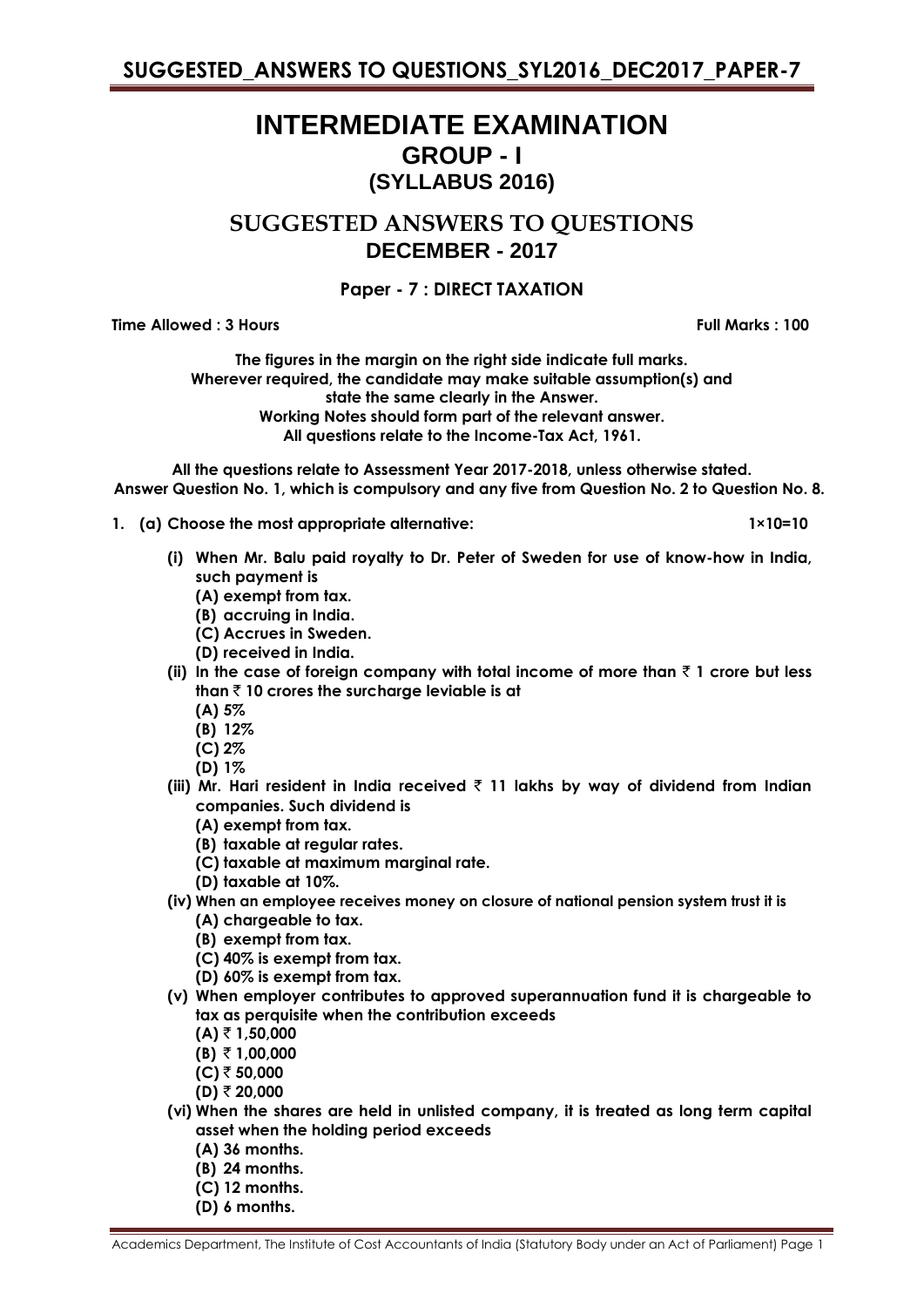- **(vii)Long term capital gain arising from transfer of unlisted securities in the hands of non resident/foreign company is chargeable to tax at**
	- **(A) 10%**
	- **(B) 20%**
	- **(C) 30%**
	- **(D) 40%**
- **(viii)Interest on housing loan taken by individual being his first residential house is eligible for deduction under section 80EE up to a maximum of**
	- **(A)** ` **30,000**
	- **(B)** ` **50,000**
	- **(C)** ` **1,50,000**
	- **(D)** ` **2,00,000**
- **(ix) A start-up can claim deduction under section 80-IAC for \_\_\_\_\_\_ consecutive years beginning from the year in which the eligible start-up was incorporated.**
	- **(A) 1**
	- **(B) 2**
	- **(C) 3**
	- **(D) 5**
- **(x) When the return of income for the assessment year 2017-18 is filed under section 139(4), the assesse can revise the return on or before**
	- **(A) 31.03.2018**
	- **(B) 31.12.2018**
	- **(C) 31.03.2019**
	- **(D) 31.12.2019**

|      | (b) Match the following:                                                            |     | $1 \times 5 = 5$ |
|------|-------------------------------------------------------------------------------------|-----|------------------|
| (i)  | Additional depreciation for plant used for more than 180 days                       | (a) | 60%              |
| (ii) | Basic exemption limit of income for resident individual being (b)<br>senior citizen |     | ₹ 3,500          |
|      | (iii) Rate of tax for LLP                                                           | (c) | ₹ 3,00,000       |
|      | (iv) Deprecation for computers                                                      | (d) | 30%              |
|      | (v) Exemption in respect of Post office SB interest                                 | (e) | 20%              |

- **(c) State whether the following are True or False: 1×5=5**
	- **(i) Interest on deposit certificates issued under Gold Monetization Scheme, 2015 is exempt from tax.**
	- (ii) The monetary limit of  $\bar{\tau}$  5 lakhs in respect of gratuity received by an employee **covered by Payment of Gratuity Act, 1972 is exempt from tax.**
	- **(iii) Medical insurance premium paid by son for parents who are senior citizens is deductible up to a maximum of**  $\bar{\tau}$  **35,000.**
	- **(iv) In order to avail carry forward loss from house property, the return of income must be filed before the due date specified in section 139(3).**
	- **(v) 30% of the additional employee cost incurred by the employer is deductible under section 80JJAA.**

**(d) Fill in the blanks: 1×5=5**

**\_\_\_\_\_\_\_\_\_\_\_ .**

- 
- **(i) When a director of a company received 30 lakhs by way of non-compete fee, it is taxable under the head \_\_\_\_\_\_\_\_\_\_\_\_\_\_\_ .**
- **(ii) When unrealized rent is received based on court decree but at the time of receipt the property was not owned by the assesse, it is taxable under the head**
- **(iii) When Mr. Ashwin received** ` **20,000 as scholarship for meeting the cost of education it is \_\_\_\_\_\_\_\_\_\_\_\_\_\_\_\_.**
- **(iv) The Income Computation Disclosure Standards (ICDS) will apply only when the assesse adopts \_\_\_\_\_\_\_\_\_\_\_\_\_ method of accounting.**
- (v) Speculation loss can be carried forward for a maximum period of **(number of) years after the year of such loss.**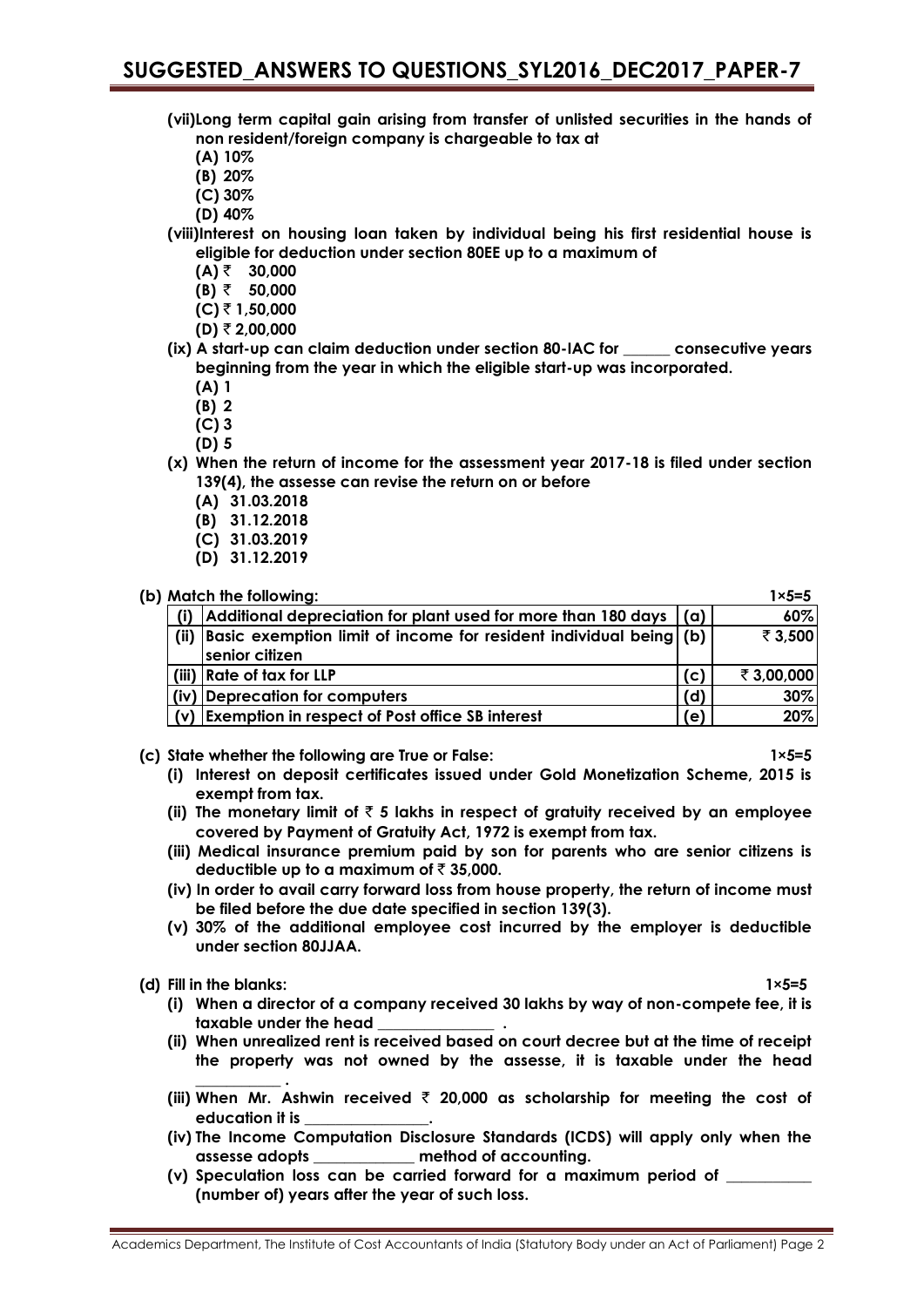## **Answer:**

| 1. | (a) | (i)    | (B) |
|----|-----|--------|-----|
|    |     | (ii)   | (C) |
|    |     | (iii)  | (D) |
|    |     | (iv)   | (C) |
|    |     | (v)    | (A) |
|    |     | (vi)   | (B) |
|    |     | (vii)  | (A) |
|    |     | (viii) | (B) |
|    |     | (ix)   | (C) |

## $(x)$   $(C)$

## (b)

| (i)     | Additional depreciation for plant used for more than 180 days     | (e) | $20\%$     |
|---------|-------------------------------------------------------------------|-----|------------|
| (ii)    | Basic exemption limit of income for resident individual being (c) |     | ₹ 3,00,000 |
|         | senior citizen                                                    |     |            |
| (iii)   | Rate of tax for LLP                                               | (d) | 30%        |
| (iv)    | Deprecation for computers                                         | (a) | 60%        |
| $\{v\}$ | Exemption in respect of Post office SB interest                   | (b) | ₹ 3,500    |

- (C) (i) True
	- (ii) False
	- (iii) False
	- (iv) False
	- (v) True
- (d) (i) Profits and gains of business or profession
	- (ii) Income from house property
	- (iii) Exempt from tax (or exempt)
	- (iv) Mercantile (or accrual)
	- $(v)$  4
- **2. (a) Surbhi has two houses, both of which are self-occupied. You are required to compute Surbhi's income form house property for the Assessment Year 2017-18 and suggest which house should be opted by Surbhi to be assessed as self-occupied so that her tax liability is minimum. 6**

**The particulars of these are given below:**

|                                                             | (Value in $\bar{z}$ ) |            |
|-------------------------------------------------------------|-----------------------|------------|
| <b>Particulars</b>                                          | House-I               | House-II   |
| <b>Municipal Valuation per annum</b>                        | 1,30,000              | 1,15,000   |
| Fair Rent per annum                                         | 1,10,000              | 1,70,000   |
| Standard rent per annum                                     | 1,00,000              | 1,65,000   |
| Date of completion                                          | $31 - 03 - 1999$      | 31-03-2001 |
| Municipal taxes payable during the year (paid for House II) | 12%                   | $8\%$      |
| only)                                                       |                       |            |
| Interest on money borrowed for repair of property during    |                       | 55,000     |
| current year                                                |                       |            |

- **(b) State the implications of the following transactions carried out by Kalai & Co. a partnership firm (Whose turnover always exceeded** ` **500 lakhs) with reverence to the provisions applicable for the assessment year 2017-18: 9**
	- (i) Audit fees of  $\bar{\tau}$  35,000 paid by electronic transfer but no tax was deducted at **source.**
	- **(ii) Arrear salary of** ` **60,000 paid in cash to an employee who was posted in a ship for 10 days continuously. Tax was deducted at source on the total salary paid to the employee during the year.**

Academics Department, The Institute of Cost Accountants of India (Statutory Body under an Act of Parliament) Page 3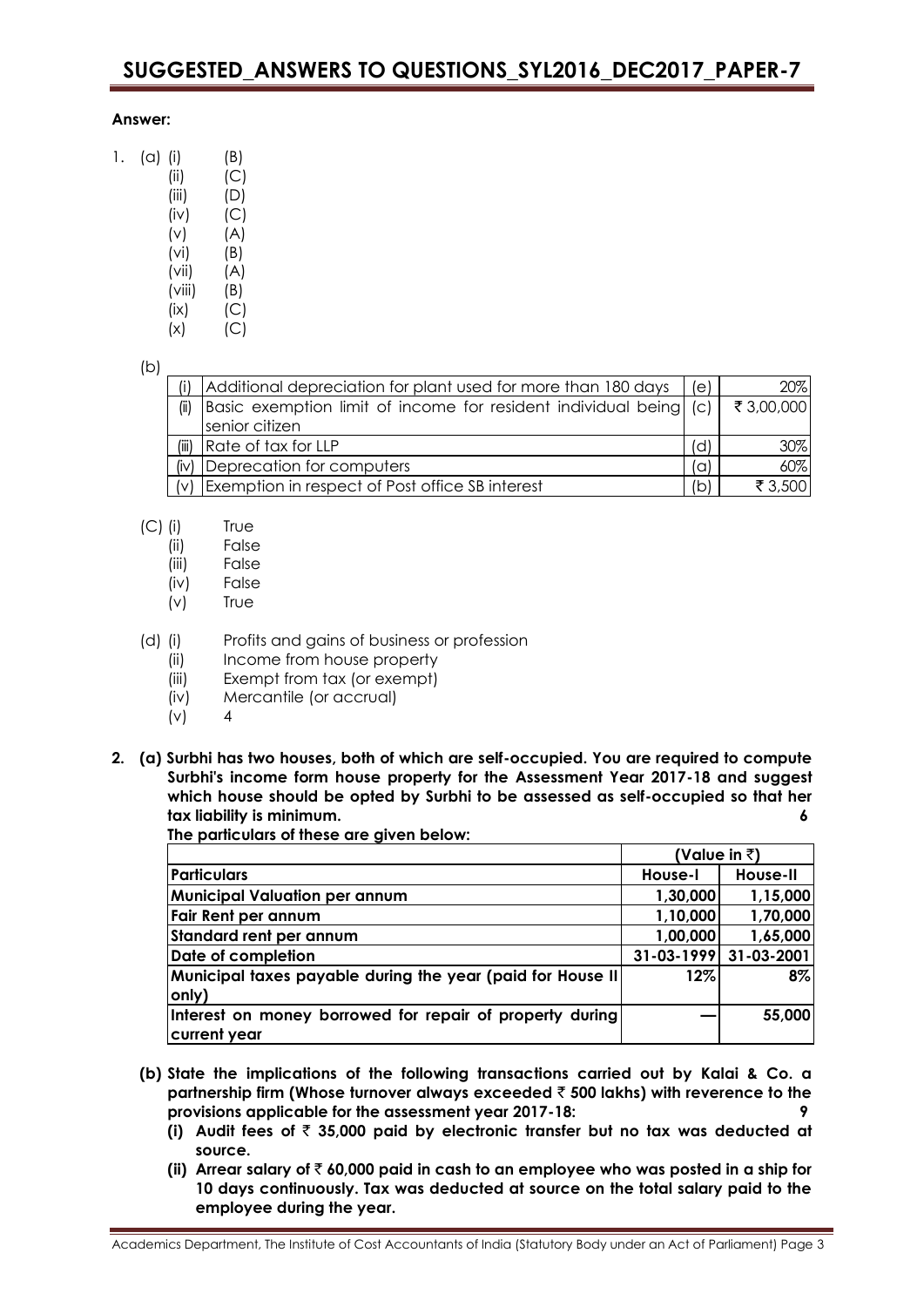- **(iii) Lorry freight paid by cash ₹ 30,000.**
- **(iv)** ` **3 lakhs freight paid to Indian Railways without deduction of tax at source.**
- **(v) Salary paid to a son of a partner** ` **20,000 per month. The market rate of such**  salary for similar qualification is found to be  $\bar{z}$  15,000 per month.
- **(vi) Income tax paid in cash** ` **22,000.**
- **(vii) Interest on term loan paid to Canara Bank** ` **18,000 without deduction of tax at source.**
- **(viii)Interest on capital paid to partners at 15% in accordance with the condition contained in the partnership deed.**
- **(ix) Keyman insurance policy premium paid** ` **40,000.**

## **Answer:**

2. (a) Surbhi has more than one house property for self-occupation. She can avail the benefit of self-occupation (i.e. benefit of "NIL" Annual Value) only in respect of one of the house properties, at her option. The other house property would be deemed to be let out property, in respect of which the expected rent would be the gross annual value. Surbhi should, therefore, consider the most beneficial option while deciding which house property should be treated by her as self-occupied.

## **Option 1 (House I opted to be self-occupied and house II deemed to be let out)**

Income from house property for Assessment Year 2017-18

| <b>Particulars</b>                                       |         |
|----------------------------------------------------------|---------|
| House I (Self-occupied) [Annual value is NIL]            | Nil     |
| House II (Deemed to be let-out) (See working note below) | 54,060  |
| Income from house property                               | -54.060 |

## **Option 2 (House I -deemed to be let out and House II opted to be self-occupied)**

Income from house property for Assessment Year 2017-18

| Particulars                                                                                                                                                                                      |        |
|--------------------------------------------------------------------------------------------------------------------------------------------------------------------------------------------------|--------|
| House 1 deemed to be let out (see working below)                                                                                                                                                 | 70,000 |
| House II (Self-occupied) [Annual value is Nil, but deduction for interest (30,000)]<br> would be available, subject to a maximum of ₹ 30,000 (loan being taken)<br>for repair of house property) |        |
| Income from house property                                                                                                                                                                       | 40,000 |

Since option 2 is more beneficial, Surbhi should opt to treat House II as self-occupied and house I is deemed to be let out, in which case her income from house property would be  $\bar{\tau}$  40,000 for Assessment Year 2017-18.

Working note:

Computation of income from house I and house II assuming that both are deemed to be let out

| Particulars                                                  | House 1             | House II |
|--------------------------------------------------------------|---------------------|----------|
| Gross Annual Value                                           |                     |          |
| Expected rent is the gross annual value of house property.   |                     |          |
| Expected rent = Higher of Municipal Value and Fair Rent, but | 1,00,000   1,65,000 |          |
| Irestricted to Standard Rent                                 |                     |          |
| Less: Municipal tax (paid by the owner during the previous   | Nil                 | 9,200    |
| year)                                                        |                     |          |
| Net Annual Value                                             | 1,00,000            | 1,55,800 |
| Less: Deductions under section 24                            |                     |          |
| $(a)$ 30% of NAV                                             | 30,000              | 46,740   |
| (b)Interest on borrowed capital (allowed in full in case of  |                     | 55,000   |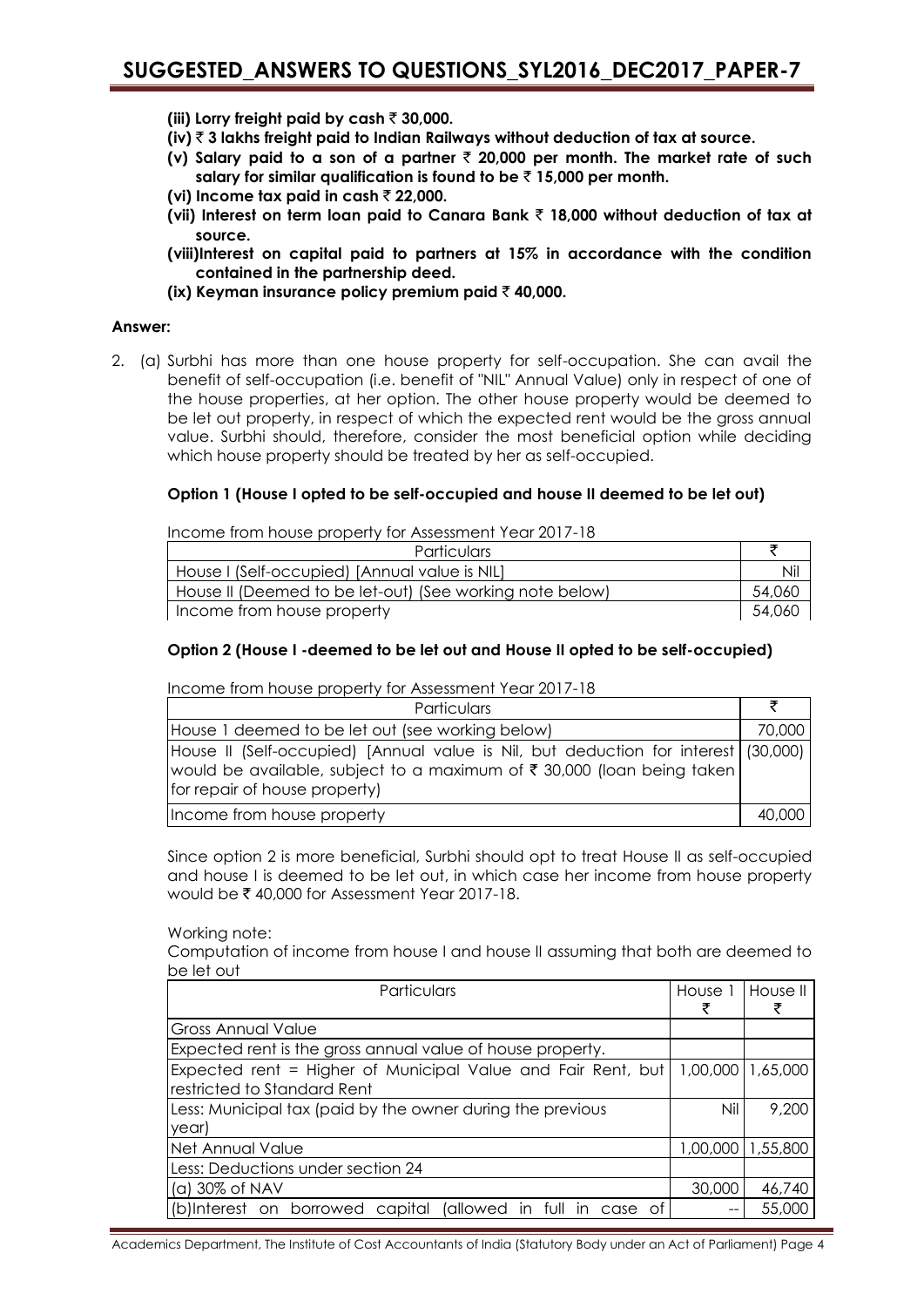| deemed let out property                         |        |        |
|-------------------------------------------------|--------|--------|
| Income from house property deemed to be let out | 70,000 | 54,060 |

- (b) (i) **Audit fees of** ` **35,000 paid by electronic transfer but no tax was deducted at**  source: As the payment exceeded ₹ 30,000, tax is deductible at source under section 194J @10%. As the tax was not deducted, 30% of the expenditure is liable for disallowance as per section 40(a)(ia)
	- (ii) **Arrear salary of** ` **60,000 paid in cash to an employee who was posted in a ship for 10 days continuously. Tax was deducted at source on the total salary paid to the employee during the year:** Where an employee is temporarily posted for a continuous period of 15 days or more in a place other than his normal place of duty or on a ship, payment of salary to such employee in cash is covered by rule 6DD, which provides exceptional circumstances where disallowance under section 40A(3) shall not be made. In this case, the employee was posted on a ship for 10 days continuously. Therefore, arrear salary of  $\bar{\tau}$  60,000 shall be disallowed under section 40A(3).
	- (iii) **Lorry freight paid by cash** ` **30,000:** As per proviso to section 40A(3) cash payment made for plying, hiring or leasing goods carriages exceeding  $\bar{\tau}$  35,000 shall only be liable for disallowance. As the payment was made in cash for  $\bar{\tau}$  30,000, the payment is eligible for deduction.
	- (iv) ` **3 lakhs paid to Indian Railways without deduction of tax at source:** As the payment was made to Indian Railways i.e. Government, tax is not deductible at source. Hence, the entire expenditure is allowable as deduction.
	- (v) **Salary paid to son of a partner** ` **20,000 per month. The market rate of such salary for similar qualification is found to be** ` **15,000:** Where payment is made to a relative of a partner and the Assessing Officer is of the opinion that such payment is excessive or unreasonable having regard to the market value of goods or services received, such excess or unreasonable amount is disallowed under section 40A(2). Hence, the excess salary of  $\bar{\tau}$  60,000 is to be disallowed.
	- (vi) **Income tax paid in cash**  $\bar{\tau}$  **22,000:** It is liable for disallowance regardless of mode of payment, as income tax is disallowed under section 40(a)(ii).
	- (vii)**Interest of term loan paid to Canara Bank** `**18,000 without deduction of tax at source:** As per section 194A, tax is not required to be deducted at source from interest paid to bank governed by Banking Regulation Act, 1949. Hence, no disallowance under section 40(a)(ia) is called for.
	- (viii)**Interest on capital paid to partners at 15% in accordance with the condition contained in the partnership deed:** Though the payment of interest is in accordance with partnership deed, the excess of interest over 12% is liable for disallowance, since section 40(b) prescribes the ceiling at 12%.
	- (ix) **Keyman insurance policy premium paid** ` **40,000:** The payment of insurance premium under keyman insurance policy is made wholly and exclusively for the purpose of business and hence the same is eligible for deduction u/s 37(1).
- **3. (a) Mr. Rajiv, a resident individual, engaged in a wholesale business of health products. He is also a partner in XYZ & Co., a partnership firm. The following details are made available for the year ended 31.03.2017:**

| SI. No. | <b>Particulars</b>                                                                                      |        | ₹        |
|---------|---------------------------------------------------------------------------------------------------------|--------|----------|
| (i)     | Interest on capital received from XYZ & Co., at 15%                                                     |        | 1,50,000 |
| (ii)    | Interest form bank on fixed deposit (Net of TDS $\bar{z}$ 1,500)                                        |        | 13,500   |
| (iii)   | Income-tax refund received relating to assessment year<br>2014-15 including interest of $\bar{z}$ 2,300 |        | 34,500   |
| (iv)    | Net Profit from wholesale business Amounts debited<br>include the following:                            |        | 5,60,000 |
|         | Depreciation as per books                                                                               | 34,000 |          |
|         | Motor car expenses                                                                                      | 40,000 |          |
|         | Municipal taxes for the shop                                                                            | 7,000  |          |
|         | (For two half years: payment for one half year made on<br>12.07.2017 and for the other on 31.12.2017)   |        |          |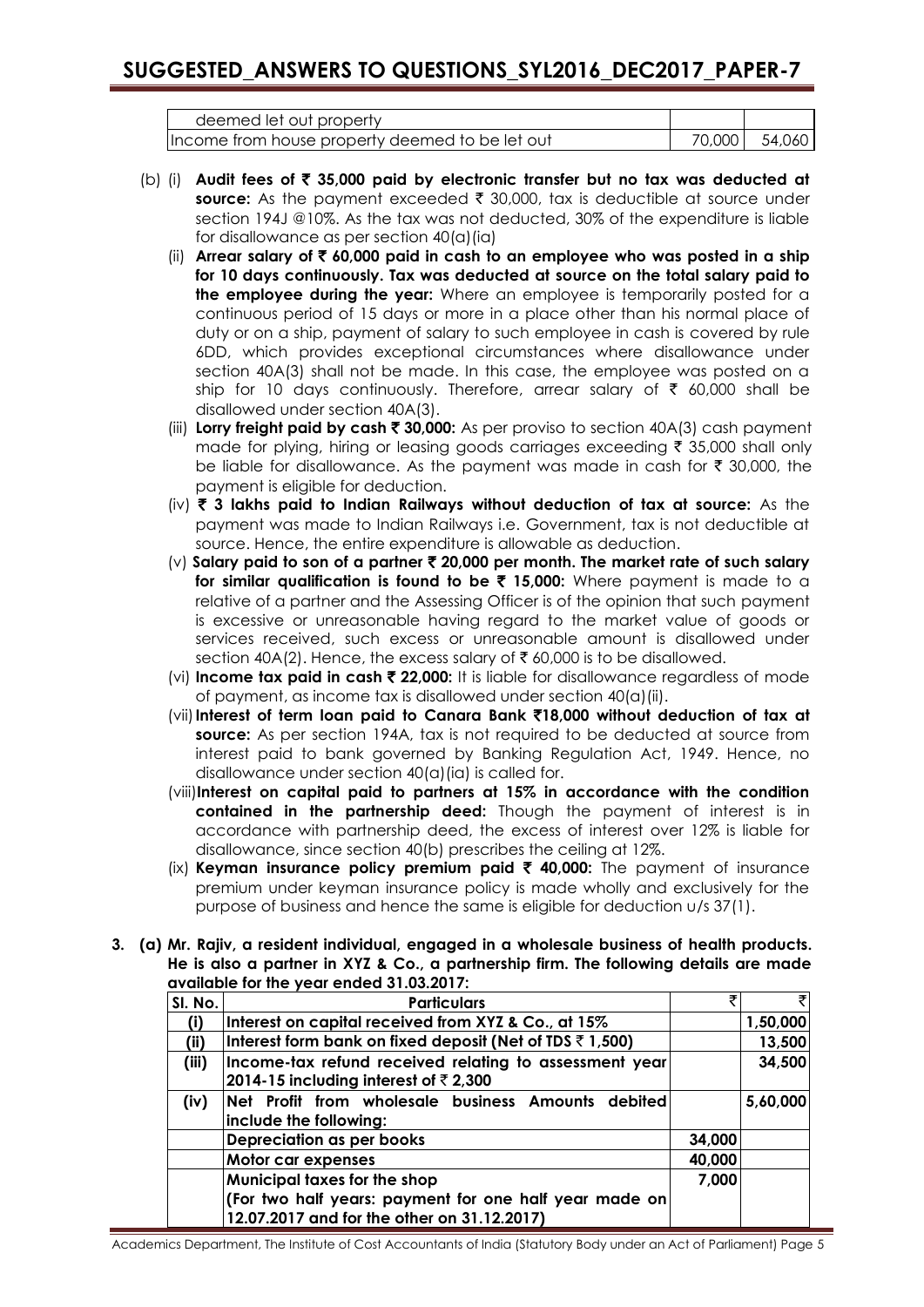|      | Salary to manager by way of a single cash payment      | 21,000   |  |
|------|--------------------------------------------------------|----------|--|
| (v)  | The WDV of the assets (as on 01.04.2016) used in above |          |  |
|      | wholesale business is as under:                        |          |  |
|      | <b>Computers</b>                                       | 1,20,000 |  |
|      | Motor Car (20% used for personal use)                  | 3,20,000 |  |
| (vi) | LIP paid for independent son                           | 60,000   |  |
|      | <b>PPF of his wife</b>                                 | 70,000   |  |

**You are required to compute the total income of the Mr. Rajiv for the assessment year 2017-18 and the closing WDV of each block of assets. 9**

- **(b) Examine the applicability of TDS provisions for the financial year 2016-17 and amount of tax, if any, to be deducted in the following cases: 6**
	- (i) Payment of fee for technical services of  $\bar{\tau}$  22,000 and royalty of  $\bar{\tau}$  25,000 to Mr. **Ram who is having PAN.**
	- **(ii) Payment of** ` **2,00,000 made to Mr. X for purchase of diaries made according to specifications of M/s ABC Ltd. However, no material was supplied for such diaries to Mr. X by M/s ABC Ltd.**
	- **(iii) Rent paid for plant and machinery** ` **1,50,000 by a partnership firm having sales turnover of** ` **25,00,000 and net loss of** ` **15,000.**

## **Answer:**

|--|--|

Computation of total income of Mr. Rajiv for Assessment Year 2017-18

| Comportation of fortal income of twittingly for 7 assessment from 2017<br>Particulars                                                                        | ₹        | ₹        |
|--------------------------------------------------------------------------------------------------------------------------------------------------------------|----------|----------|
| A. Profits and gains of business or profession                                                                                                               |          |          |
| Income from wholesale business                                                                                                                               |          |          |
| Net profit as per books                                                                                                                                      |          | 5,60,000 |
| Add: Depreciation as per books                                                                                                                               | 34,000   |          |
| Disallowance of municipal tax for second half under section<br>43B, as the payment was made after the due date for filing the<br>return of income (₹7,000/2) | 3,500    |          |
| Disallowance under section 40A(3) in respect of salary paid in<br>cash since the same exceeds ₹ 20,000                                                       | 21,000   |          |
| 20% of car expenses for personal use disallowed u/s 37(1)                                                                                                    | 8,000    | 66,500   |
|                                                                                                                                                              |          | 6,26,500 |
| Less: Depreciation allowable under the Income-tax Act                                                                                                        |          |          |
| On computers: ₹ 1,20,000 x 60%                                                                                                                               | 72,000   |          |
| On Motor Car: ₹3,20,000 x 15%<br>₹48,000                                                                                                                     |          |          |
| ₹ 9,600<br>Less: Disallowance for personal use (20%)                                                                                                         | 38,400   | 1,10,400 |
|                                                                                                                                                              |          | 5,16,100 |
| Income from firm: Interest from partnership firm to the extent of<br>12% allowed in the hands of the firm (₹1,50,000x12/15)                                  |          | 1,20,000 |
| <b>Business Income (A)</b>                                                                                                                                   |          | 6,36,100 |
| B. Income from other sources:                                                                                                                                |          |          |
| Interest on bank fixed deposit                                                                                                                               | 15,000   |          |
| Interest on income-tax refund                                                                                                                                | 2,300    | 17,300   |
| Gross total income $(A + B)$                                                                                                                                 |          | 6,53,400 |
| Less: Deduction under section 80C                                                                                                                            |          |          |
| LIP for independent son                                                                                                                                      | 60,000   |          |
| Contribution to PPF in wife's name                                                                                                                           | 70,000   |          |
| Since the maximum deduction under section 80C and 80CCE is<br>₹1,50,000, the entire sum of ₹1,30,000 is deductible                                           | 1,30,000 | 1,30,000 |
| Total income                                                                                                                                                 |          | 5,23,400 |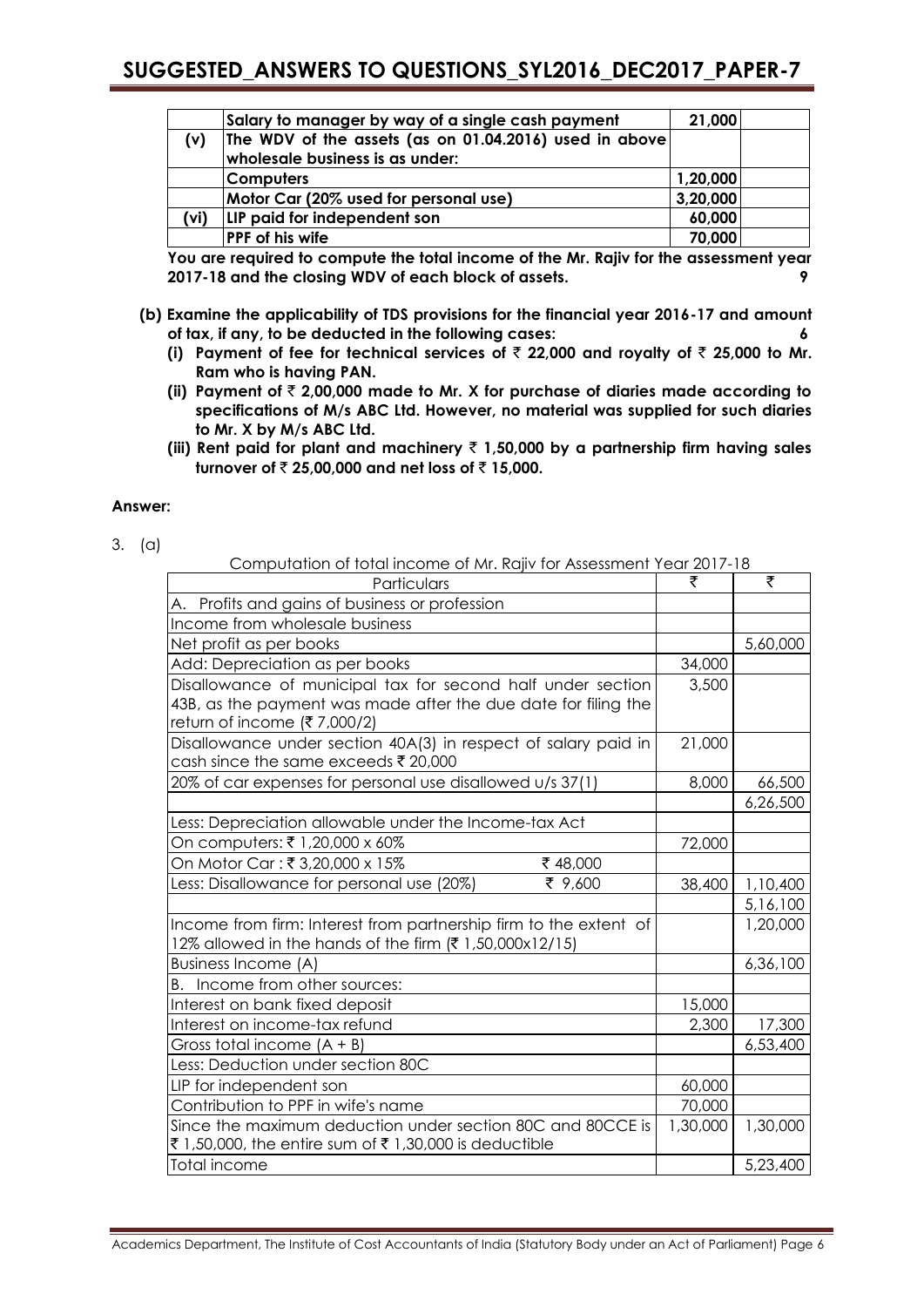Closing WDV as on 31-03-2017:

| Computers (₹ 1,20,000 - ₹ 72,000) | ₹48,000 I  |
|-----------------------------------|------------|
| Motor Car (₹ 3,20,000 - ₹ 38,400) | ₹ 2,81,600 |

- (b) (i) As per section 194J, liability to deduct tax is attracted only in case the amount paid or payable as fees for technical services and royalty, individually, exceeds  $\bar{\tau}$ 30,000 during the financial year. In the given case, since the individual payment for fees for technical services i.e. ₹ 22,000 and that for royalty i.e. ₹ 25,000 is less than ₹ 30,000 each, there is no liability to deduct tax at source.
	- (ii) According to section 194C, the definition of "work" does not include the manufacturing or supply of product according to the specification by customer in case the material is purchased from a person other than the customer. Therefore, there is no liability to deduct tax at source in respect of payment of  $\bar{\tau}$ 2,00,000 to Mr. X, since the contract is a contract for sale.
	- (iii) As per section 194-I, tax is to be deducted at source @ 2% on payment of rent for plant and machinery, only if the payment exceeds  $\bar{\tau}1,80,000$  during the financial year.

Since rent of  $\bar{\tau}$  1,50,000 paid by a partnership firm does not exceed  $\bar{\tau}$  1,80,000, tax is not deductible.

Amount of turnover and the amount of profit/loss are not relevant.

#### **4. (a) Following is the Profit and Loss Account of Mr. Abdul for the year ended 31.03.2017:**

| <b>Particulars</b>         | ₹         | <b>Particulars</b>                                |           |
|----------------------------|-----------|---------------------------------------------------|-----------|
| To Staff Salary            |           | 4,85,000 By Gross Profit                          | 14,48,800 |
| To Shop rent               |           | 1,20,000 By Post office SB A/c interest           | 14,200    |
| To Admin. Expenses         |           | 2,96,000 By Dividend from listed Indian Companies | 43,000    |
| <b>To Drawings</b>         |           | 96,000 By Bank SB interest                        | 12,000    |
| <b>To Depreciation</b>     | 2,22,000  |                                                   |           |
| <b>To Medical Expenses</b> | 37,000    |                                                   |           |
| <b>To Net Profit</b>       | 2,62,000  |                                                   |           |
|                            | 15,18,000 |                                                   | 15,18,000 |

**Additional information:** 

- **(i) Shop rent was paid to wife of Mr. Abdul and** ` **60,000 is found to be excessive payment considering its size and location.**
- **(ii) Depreciation allowable under the income-tax rules works out to**  $\bar{\tau}$  **1,81,000.**
- **(iii) Medical expenses include expenditure for family members of** ` **16,000. Balance relate to staff medical expenses.**
- **(iv) Drawings denote personal expenses of the proprietor.**
- **(v) During the year he acquired a residential house for** ` **20 lakhs which included**  stamp duty and reaistration fee of  $\bar{\tau}$  1.60,000.

**You are requested to compute the total income of Mr. Abdul for the assessment year 2017-18. 7**

**(b) Mr. Mohan is sales manager in Steel King (P) Ltd. at Chennai. During the financial year 2016-17, he gets the following emoluments from his employer:**

| <b>Particulars</b>                                                   | ₹           |
|----------------------------------------------------------------------|-------------|
| Basic salary upto 30.09.2016                                         | 20,000 p.m. |
| From 01.10.2016                                                      | 30,000 p.m. |
| Dearness allowance @ 50% basic salary [it is not eligible retirement |             |
| <b>benefits</b>                                                      |             |
| Transport allowance                                                  | 2,000 p.m.  |
| Children education allowance (for 2 children)                        | 1,000 p.m.  |
| Tiffin allowance (actual expenses $\bar{\tau}$ 9,000)                | 15,000      |
| Tax paid on employment                                               | 3,000       |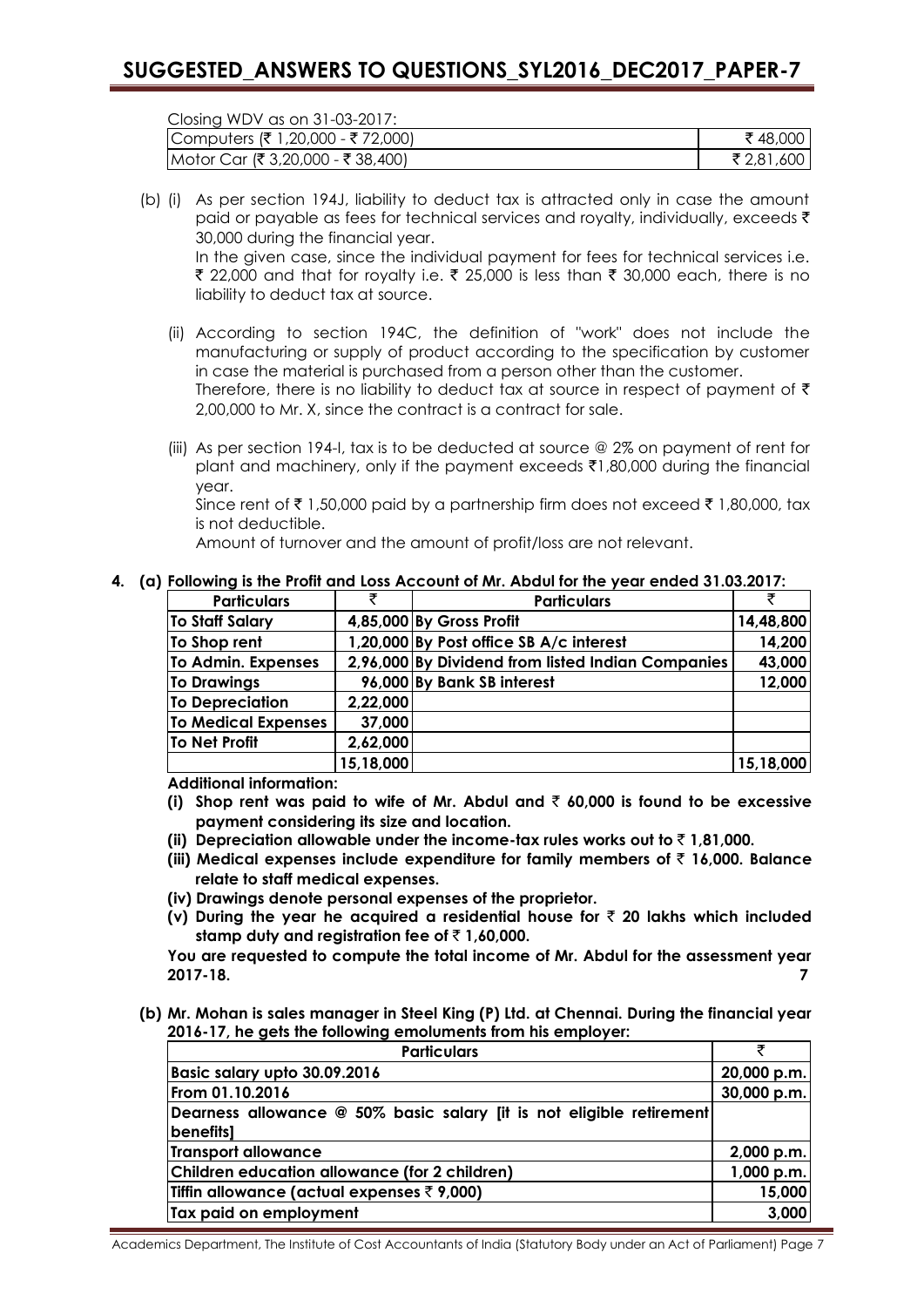| Contribution to recognized provident fund by the employer @ 15% of<br>basic salary.                                                                                                                                                        |              |
|--------------------------------------------------------------------------------------------------------------------------------------------------------------------------------------------------------------------------------------------|--------------|
| An unfurnished accommodation taken on lease by the employer was<br>given to the employee for the whole year. Lease rent paid by the<br>employer $\bar{\tau}$ 1,80,000. Amount recovered from the employee $\bar{\tau}$ 2,000 per<br>month. |              |
| Domestic servant salary reimbursed by the employer as per<br>employment agreement.                                                                                                                                                         | $5,000$ p.m. |

**Compute the salary income of Mr. Mohan for the assessment year 2017-18. 8**

## **Answer:**

## **4. (a)**

| Computation of Total Income of Mr. Abdul for the Assessment Year 2017-18 |          |          |
|--------------------------------------------------------------------------|----------|----------|
| Particulars                                                              |          | ₹        |
| A. Profits and gains of business or profession                           |          |          |
| Net profit as per Profit & Loss Account                                  |          | 2,62,000 |
| Add: Depreciation debited to Profit & Loss Account                       | 2,22,000 |          |
| Rent to wife-excess payment disallowed u/s 40A(2)                        | 60,000   |          |
| Medical expenses for family members-disallowed u/s 37(1)                 | 16,000   |          |
| Drawings debited to Profit & Loss Account                                | 96,000   | 3,94,000 |
|                                                                          |          | 6,56,000 |
| Less: Depreciation as per Income-tax rules                               | 1,81,000 |          |
| Post office SB A/c interest                                              | 14,200   |          |
| Dividend from Indian companies-exempt u/s 10(34)                         | 43,000   |          |
| <b>Bank SB Interest</b>                                                  | 12,000   | 2,50,200 |
| <b>Business income</b>                                                   |          | 4,05,800 |
| B. Income from other sources                                             |          |          |
| Post office SB account interest ₹14,200 less exemption under             | 10,700   |          |
| section 10(15) of ₹3,500                                                 |          |          |
| <b>Bank SB interest</b>                                                  | 12,000   | 22,700   |
| <b>Gross Total Income</b>                                                |          | 4,28,500 |
| Less: Deduction under section 80C in respect stamp duty on               | 1,50,000 |          |
| residential house ₹1,60,000, but deduction is limited to ₹1,50,000       |          |          |
| Deduction under section 80TTA in respect of Bank SB Interest             | 10,000   | 1,60,000 |
| Total Income                                                             |          | 2,68,500 |

(b)

Computation of salary income of Mr. Mohan for the Assessment Year 2017-18

| Particulars                                                                                            | ₹      | ₹        |
|--------------------------------------------------------------------------------------------------------|--------|----------|
| Basic salary (₹ 20,000 x 6) + (₹ 30,000 x 6)                                                           |        | 3,00,000 |
| Dearness allowance @ 50% of basic salary                                                               |        | 1,50,000 |
| Transport allowance ₹ 2,000 x 12                                                                       | 24,000 |          |
| Less: Exemption under section 10(14): ₹ 1,600 x 12                                                     | 19,200 | 4,800    |
| Fixed Tiffin allowance-fully taxable                                                                   |        | 15,000   |
| Children education allowance                                                                           | 12,000 |          |
| Less: Exemption under section $10(14)$ : ₹ 100 x 2 x 12                                                | 2,400  |          |
|                                                                                                        |        | 9,600    |
| Tax on employment paid by the employer-perquisite u/s 17                                               |        | 3,000    |
| Contribution of employer to employees' provident fund in<br>excess of 12% is taxable [3% of ₹3,00,000] |        | 9,000    |
| Value of rent free accommodation:                                                                      |        |          |
| Actual amount of lease rent<br>₹ 1,80,000                                                              |        |          |
| 15% of salary (i.e. ₹3,00,000+ ₹4,800 + ₹15,000+₹9,600) ₹ 49,410                                       |        |          |
| Lower of above                                                                                         | 49,410 |          |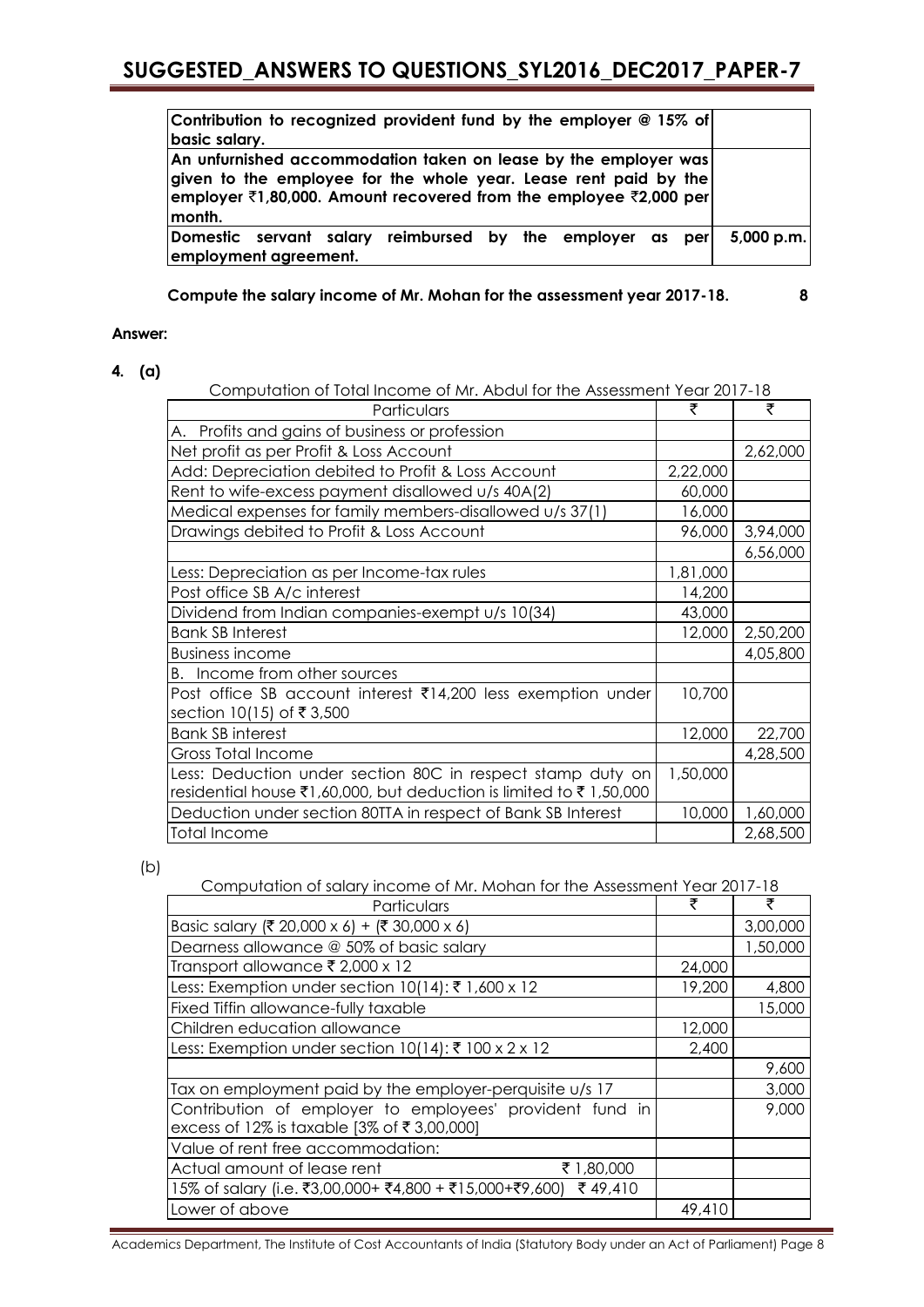| Less: Amount recovered from the employee $\circledcirc \in 2,000$ per month | 24,000 |          |
|-----------------------------------------------------------------------------|--------|----------|
|                                                                             |        | 25,410   |
| Reimbursement of salary of domestic servant (₹ 5,000 x 12)                  |        | 60,000   |
| <b>Gross salary</b>                                                         |        | 5,76,810 |
| Less: Deduction under section 16 in respect of professional tax paid        |        | 3,000    |
| Taxable salary                                                              |        | 5,73,810 |

**5. (a) State the taxability of the following transactions for the assessment year 2017-18:** 

**2x6=12**

- **(i) Mr. Ashok acquired a vacant site from Mr. Brijesh (non relative) for** ` **6 lakhs when the stamp duty valuation of the vacant site on the date of registration of document was** ` **10 lakhs.**
- **(ii) Rosy & Co. a partnership firm engaged in trading of vacant lands. It sold vacant land for** ` **40 lakhs when the stamp duty valuation of the lands was** ` **55 lakhs.**
- **(iii) Ms. Janaki received family pension of** ` **84,000.**
- **(iv) Ms. Jency got gift of 500 listed equity shares of a company from her husband when the market value of the share was** ` **150 per share. After a month, the company issued bonus shares in 1:1 ratio. The original shares were acquired by her husband 4 months before the date of gift for** ` **50,000. All the 1000 shares were sold for** ` **1,50,000 through off-market transaction. How much is taxable and in whose hands it is taxable as income?**
- **(v) Mr. Jayaram retired from a nationalized bank on 30.11.2016, sold his motor car for**  ` **5 lakhs. The Car was used by him for the last 5years and was received as gift from his brother who acquired the car for** ` **10 lakhs on 10.01.2010.**
- **(vi) Mr. Vasu acquired an agricultural land situated in a village (rural area) for** ` **10 lakhs from Mr. Sundar (non relative) when the stamp duty valuation on the date of registration of document was** ` **12 lakhs.**
- **(b) Mr. Vidyasagar received following gifts during the financial year 2016-17:**
	- **(i) Gift on the occasion of marriage from friends** ` **70,000.**
	- **(ii) Gift on the occasion of birthday from friends** ` **55,000.**
	- **(iii) Gift from maternal uncle on birthday** ` **35,000.**
	- **(iv) Gift of motor car by grandfather's younger brother. Fair market value of the car on**  the date of gift  $\bar{z}$  3,50,000.

**Compute the amount of gifts includible in the total income of Mr. Vidyasagar for the financial year 2016-17. 3**

## **Answer:**

5. (a) (i)  $\bar{\zeta}$  4 lakhs is taxable under the head "income from other sources" in the hands of Ashok under section 56(2).

For the purpose of computing capital gain in the hands of Mr. Brijesh, the deemed sale consideration would be  $\bar{\tau}$  10 lakhs as per section 50C.

(ii) Even where the immovable property being land or building or both is dealt with as stock-in-trade of a business, as per section 43CA the difference between stamp duty value and the actual consideration would be taxable as income from business.

Hence,  $\bar{\tau}$  15 lakhs would be taxable as business income under section 43CA in the hands of Rosy & Co.

- (iii) As per section 57(iia) on family pension a standard deduction shall be allowed to Mr. Janaki @ 33 1/3% of such pension or  $\bar{\tau}$  15,000, whichever is less. Therefore, the balance amount of  $\bar{\tau}$  69,000 is taxable under the head "income
- from other sources in the hands of Ms. Janaki. (iv) Short-term capital gain arising from sale of original shares gifted i.e.,  $\bar{\tau}$  25,000 ( $\bar{\tau}$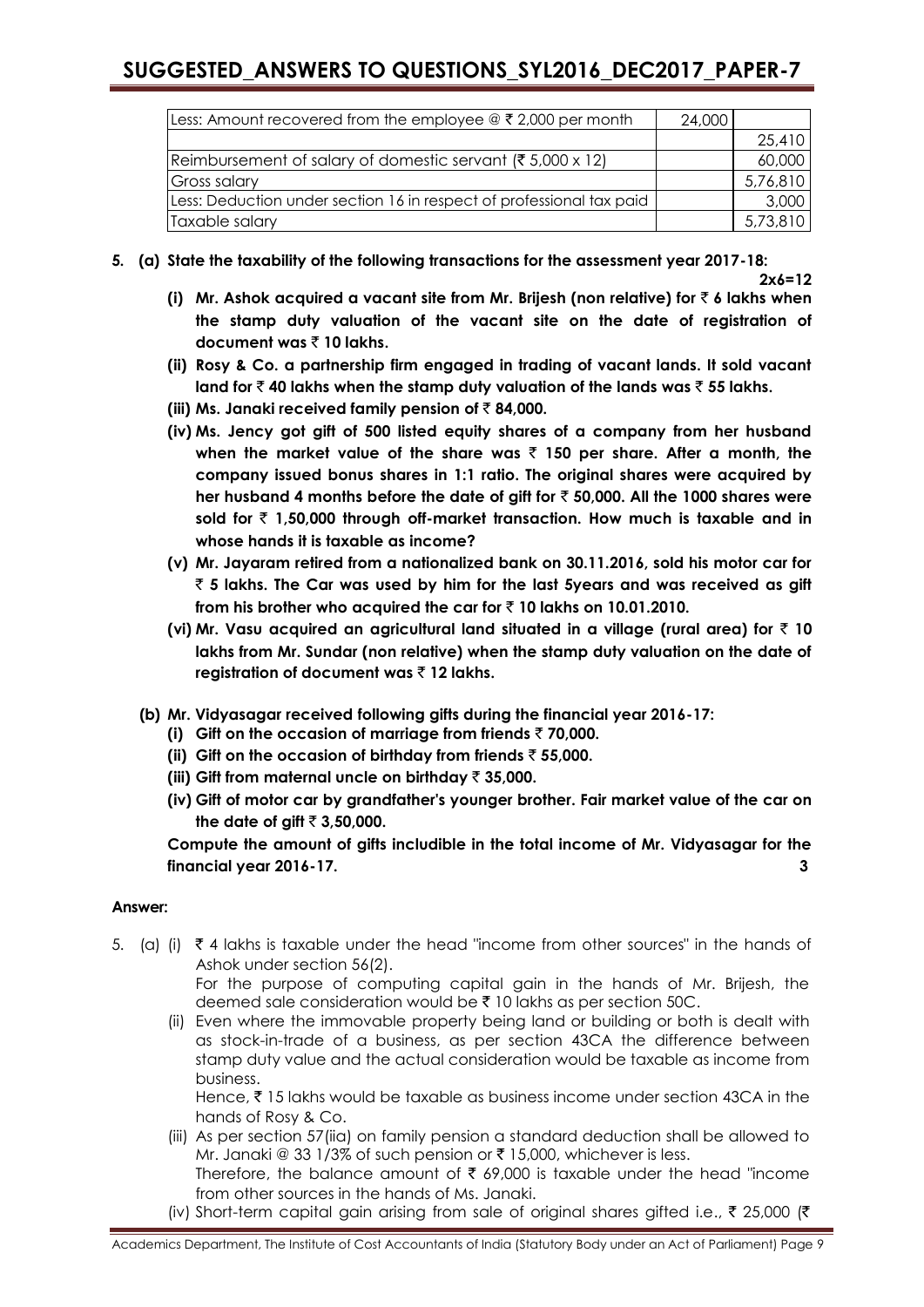75,000 - ₹ 50,000) shall be taxed in the hands of husband of Ms. Jency under section 64.

Capital gain attributable to bonus shares will not be liable for clubbing under section 64 since it is an accretion to the original shares. Therefore,  $\bar{\tau}$  75,000 being the sale consideration from sale of bonus shares whose cost of acquisition is Nil is taxable in the hands of Ms. Jency as short-term capital gain.

- (v) As per section 2(14), "capital asset" does not include personal effects (i.e. moveable property held for personal use). Since Mr. Jayaram was an employee, the motor car constituted his personal effect. Therefore, sale of motor car shall not result in capital gain.
- (vi) The term "property" as defined in section 56(2)(vii) does not include rural agricultural land which is not a "capital asset". Regardless of whether the transaction is between relatives or not, the difference

between the stamp duty value and the sale consideration is not liable to tax.

| e e                 |  |
|---------------------|--|
| ۰.<br>i<br>۰,<br>۰. |  |

| Particulars                                                                        |        |
|------------------------------------------------------------------------------------|--------|
| Gift on occasion of marriage from relatives and friends-fully exempt               | Nil    |
| Gift on the occasion of birth day from friends-taxable                             | 55,000 |
| Gift from maternal uncle who is covered by the definition of relative.             | Nil    |
| Hence, it is exempt                                                                |        |
| Grandfather's younger brother is not covered by the definition of "relative".      | Nil    |
| However, motor car is not covered by in the definition of the term                 |        |
| "property" in Explanation to section 56(2)(vii)                                    |        |
|                                                                                    | 55,000 |
| As the aggregate amount of gift chargeable to tax exceeds $\bar{\tau}$ 50,000, the |        |
| entire amount is includible in the total income of Mr. Vidyasagar.                 |        |

**6. (a) Mr. Rahman furnishes you the following information for the financial year 2016-17:**

| <b>Particulars</b>                                                                                                  | ₹        |
|---------------------------------------------------------------------------------------------------------------------|----------|
| Loss from speculation business-A                                                                                    | 80,000   |
| <b>Profit from speculation business-B</b>                                                                           | 40,000   |
| Loss from self occupied house property                                                                              | 1,80,000 |
| Income from let out house property                                                                                  | 4,00,000 |
| Income from trading and manufacturing business @ 8%                                                                 | 2,00,000 |
| <b>Salary income</b>                                                                                                | 3,70,000 |
| Interest on PPF deposit                                                                                             | 65,000   |
| Long term capital gain on sale of vacant site                                                                       | 1,10,000 |
| Short term capital loss on sale of jewellery                                                                        | 50,000   |
| Investment in tax saver deposit on 31.03.2017                                                                       | 60,000   |
| Brought forward loss of business of assessment year 2011-12                                                         | 1,00,000 |
| Donation to a charitable trust recognized under section 12AA and                                                    | 1,40,000 |
| approved under section 80G                                                                                          |          |
| Enhancement compensation received from Government for compulsory 3,00,000<br>acquisition of lands in the year 2004. |          |

**You are requested to compute the total income of Mr. Rahman for the financial year 2016-17 and any loss eligible for carry forward. 8**

**(b) Mr. Gangai Amaran (age 50) incurred following expenditures during the financial year: 2016-17:**

| SI. No. | <b>Particulars</b>                                                        |        |
|---------|---------------------------------------------------------------------------|--------|
| (i)     | Medical expenditure on the treatment of his non-dependent father 30,000   |        |
|         | (age 82)                                                                  |        |
| (ii)    | Medical expenditure on treatment of his non-dependent mother (age 25,000) |        |
|         | 73)                                                                       |        |
| (iii)   | Medical expenditure for a surgery undergone by himself                    | 50,000 |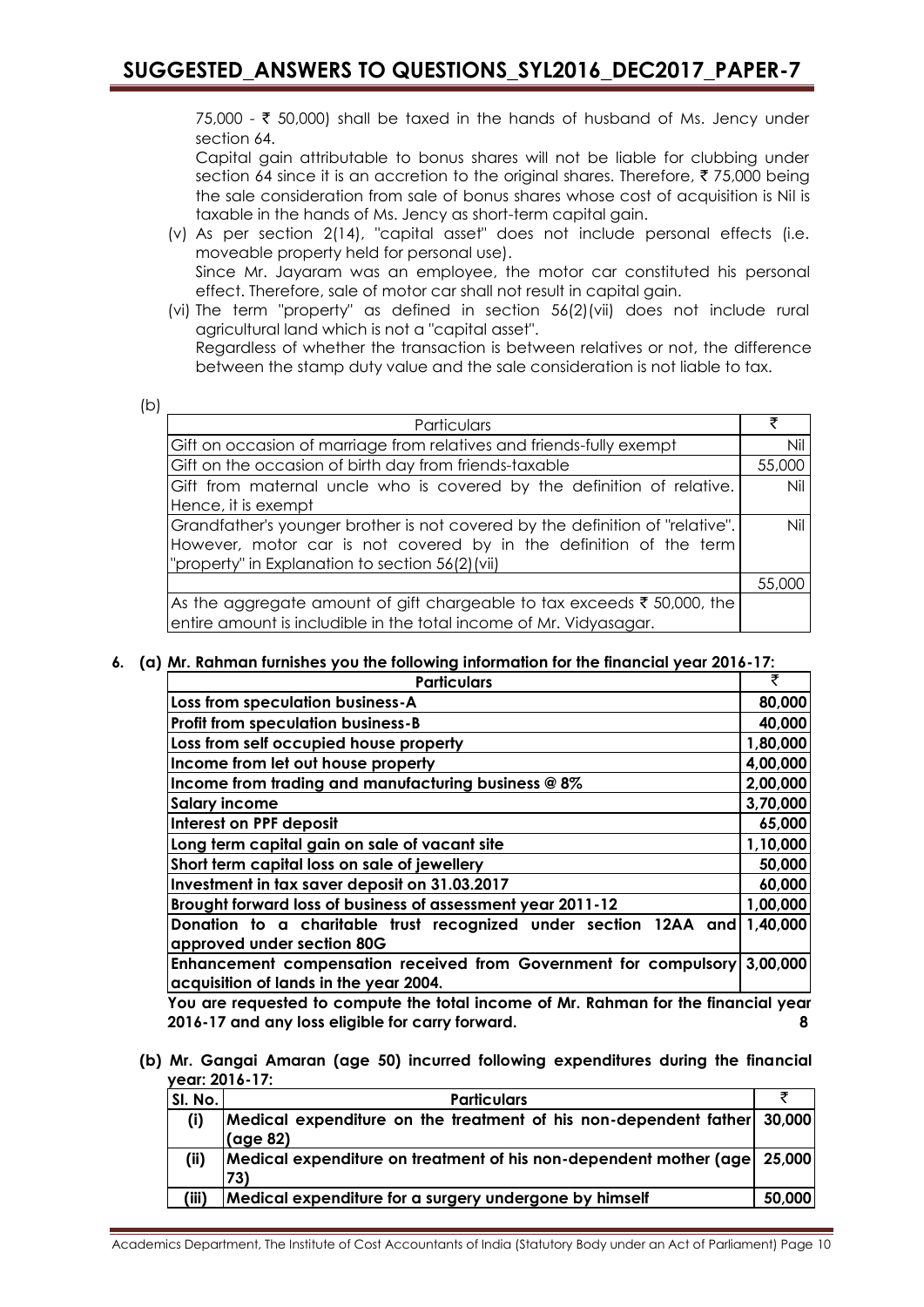| (iv)                                                                                | Medical insurance premium for non-dependent mother (age 73)         | 35,000 |
|-------------------------------------------------------------------------------------|---------------------------------------------------------------------|--------|
| (v)                                                                                 | Medical insurance premium for self (paid by cheque)                 | 27,000 |
| (vi)                                                                                | <b>Preventive medical health check-up paid in cash for himself.</b> | 7,000  |
| Compute the amount eligible for deduction under section 80-D for the financial year |                                                                     |        |

**2016-17. 7 Answer:**

- 
- 6. (a)

| Particulars                                                                                                                   | ₹          | ₹         |
|-------------------------------------------------------------------------------------------------------------------------------|------------|-----------|
| Salary income                                                                                                                 |            | 3,70,000  |
| Income from house property:                                                                                                   |            |           |
| Income from let out property                                                                                                  | 4,00,000   |           |
| Loss from self-acquired property                                                                                              | (1,80,000) |           |
|                                                                                                                               |            | 2,20,000  |
| Profits and gains from business or profession:                                                                                |            |           |
| Loss from speculation business-A                                                                                              | (80,000)   |           |
| Profit from speculative business-B                                                                                            | 40,000     |           |
| Loss to be carried forward                                                                                                    | (40,000)   |           |
| Income from trading and manufacturing business                                                                                | 2,00,000   |           |
| Less: brought forward business loss of Assessment Year 2011-12                                                                | 1,00,000   |           |
|                                                                                                                               |            | 1,00,000  |
| Capital Gain:                                                                                                                 |            |           |
| Long-term capital gain on sale of vacant site                                                                                 | 1,10,000   |           |
| Less: set-off of short-term capital loss on sale of jewellery                                                                 | 50,000     |           |
|                                                                                                                               | 60,000     |           |
| Enhanced compensation received from<br>Government<br>for<br>compulsory acquisition of land u/s 45(5)-Cost is deemed to be Nil | 3,00,000   |           |
|                                                                                                                               |            | 3,60,000  |
| Income from other sources:                                                                                                    |            |           |
| Interest of PPF deposit - exempted                                                                                            |            | Nil       |
| <b>Gross Total Income</b>                                                                                                     |            | 10,50,000 |
| Less: Deduction u/s 80C in respect of tax saver deposit                                                                       |            | 60,000    |
|                                                                                                                               |            | 9,90,000  |
| Less: Deduction under section 80G in respect of donation to<br>approved charitable institution: Amount of donation            | 1,40,000   |           |
| Limited to 10% of total income before deduction under<br>section 80G which is ₹99,000                                         | 99,000     |           |
| Deduction @ 50% of ₹99,000                                                                                                    |            | 49,500    |
| <b>Total Income</b>                                                                                                           |            | 9,40,500  |

(b)

Computation of deduction under section 80-D for the Assessment Year 2017-18

|      | Particulars                                    | Reason                                                                      |     |
|------|------------------------------------------------|-----------------------------------------------------------------------------|-----|
| (i)  |                                                | Medical expenditure on the Eligible for deduction as he is a very 30,000    |     |
|      |                                                | treatment of his non-dependent senior citizen. Also because no              |     |
|      | father (age 82)                                | amount was paid towards his health                                          |     |
|      |                                                | insurance.                                                                  |     |
| (ii) |                                                | Medical expenditure on Not deductible as she is not a very                  | Nil |
|      | treatment of his non-dependent senior citizen. |                                                                             |     |
|      | mother (age 73)                                |                                                                             |     |
|      | (iii) Medical                                  | expenditure for a Not deductible as he is not a very                        | Nil |
|      | surgery undergone by himself senior citizen    |                                                                             |     |
|      | $(\text{age }50)$                              |                                                                             |     |
| (iv) |                                                | Medical insurance premium for It is deductible even though she is not       | Nil |
|      |                                                | non-dependent mother (age 73) dependent on him. But limited to $\bar{\tau}$ |     |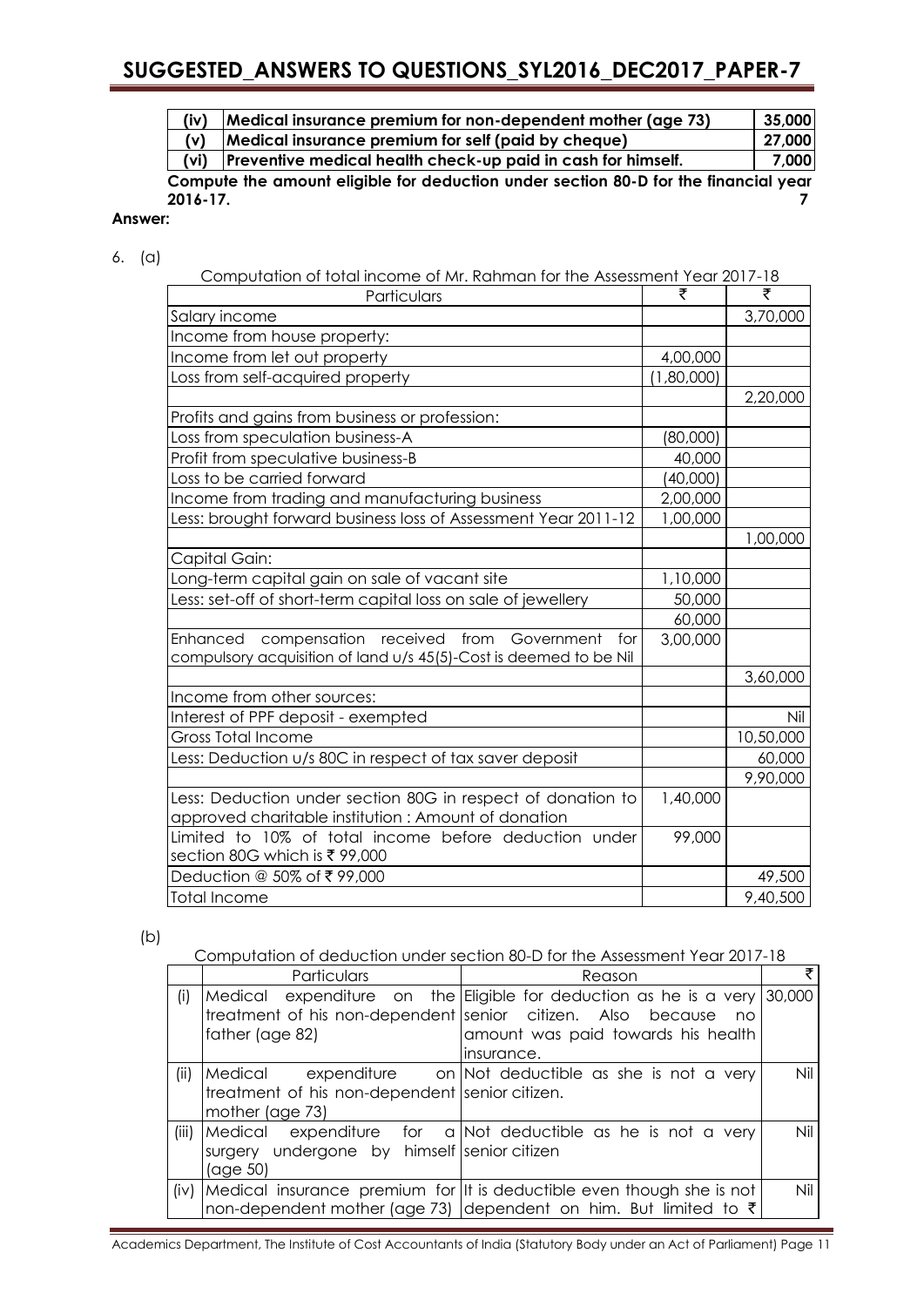|                                                                                                 | 30,000 but since the limit has been<br>exhausted in (i) above, no further<br>deduction is allowable.                                                                                           |        |
|-------------------------------------------------------------------------------------------------|------------------------------------------------------------------------------------------------------------------------------------------------------------------------------------------------|--------|
| (v)   Medical insurance premium for Eligible, but limited to ₹25,000<br>himself paid by cheque. |                                                                                                                                                                                                | 25,000 |
| up paid in cash for himself                                                                     | (vi) Preventive medical health check Eligible but limited to ₹ 5,000. But as<br>the entire amount of Rs. 25,000 has<br>already been exhausted in (v) above,<br>no further deduction is allowed | Nil    |
|                                                                                                 | Total deduction                                                                                                                                                                                | 55,000 |

## **7. (a) MSV Ltd. gives you the following information for the year ended 31.03.2017:**

| <b>Particulars</b>                                                             |           |
|--------------------------------------------------------------------------------|-----------|
| Net profit as per Statement of Profit and Loss                                 | 50,00,000 |
| The following expenses are debited to statement of Profit and Loss:            |           |
| Capital expenditure incurred for promoting family planning among<br>employees  | 2,00,000  |
| Interest paid for delayed payment of consideration for purchase of             | 3,00,000  |
| machinery to the supplier being a unit under the MSMED Act, 2006. The          |           |
| machinery is eligible for depreciation @ 15%.                                  |           |
| Donation to political parties (by cheque)                                      | 1,00,000  |
| <b>Expenditure incurred for issue of bonus shares</b>                          | 75,000    |
| Cost of know-how acquired from Dr. Singhania on 01.06.2016                     | 4,00,000  |
| The following items are credited to Profit and Loss Account:                   |           |
| Electricity subsidy refunded during the year                                   |           |
| Bad debt written off and was allowed earlier, recovered now.                   | 90,000    |
| Dividend received from subsidiary company Vijay (P) Ltd.                       | 50,000    |
| You are requested to compute the income of the company for the Assessment Year |           |

**You are requested to compute the income of the company for the Assessment Year 2017-18. 7**

- **(b) You are requested to state whether the following will attract penalty provisions for the financial year 2016-17. 4x2=8**
	- **(i) Mr. Jayant whose turnover was** ` **150 lakhs for the financial year 2016-17 admitted income as per books of account as** ` **6,50,000. The return was filed without getting the books of account audited under section 44AB.**
	- **(ii) Mr. Maheswari received** ` **5 lakhs by cash on 01.10.2016 for sale of an apartment at Thane to Mr. Mahesh. As the agreement between the parties got cancelled, Mr. Maheswari refunded the advance by account payee cheque on 01.02. 2017.**

## **Answer:**

**7. (a)**

Computation of total income of MSV Ltd for the Assessment Year 2017-18

| Particulars                                                                                                                                                                         |           |
|-------------------------------------------------------------------------------------------------------------------------------------------------------------------------------------|-----------|
| Net profit as per Statement of Profit and Loss                                                                                                                                      | 50,00,000 |
| Add:                                                                                                                                                                                |           |
| Capital expenditure incurred for promoting family planning among<br>employees is eligible for deduction in 5 annual installments under section<br>36(1)(ix). Hence 4/5th disallowed | 1,60,000  |
| Interest paid for delayed payment of consideration for purchase of<br>machinery to the supplier being MSMED Act, 2006 is not deductible                                             | 3,00,000  |
| Donation to political parties by cheque considered separately under<br>section 80GGB                                                                                                | 1.00.000  |
| Expenditure incurred for issue of bonus shares is a revenue expenditure                                                                                                             | Nil I     |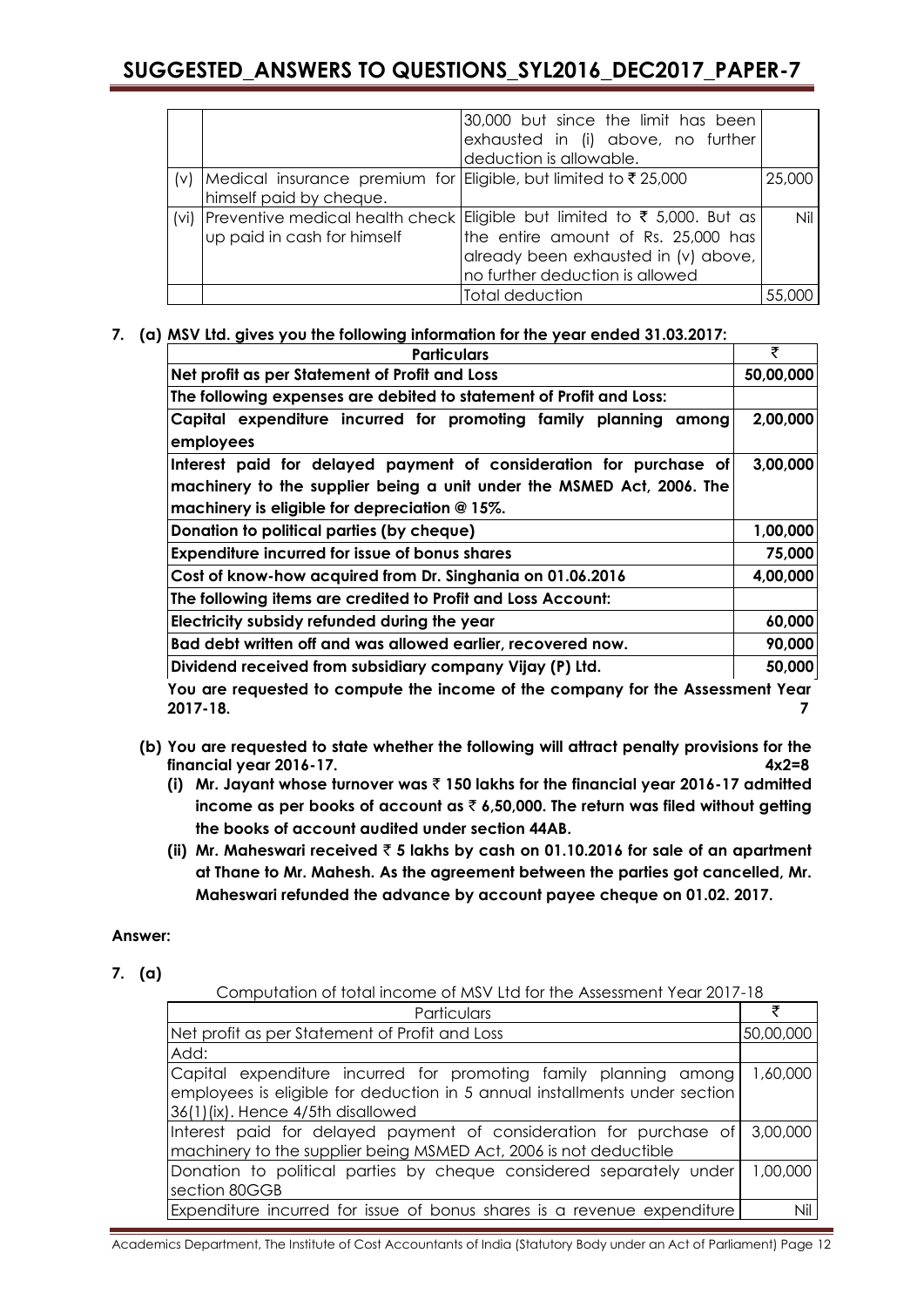| deductible under section 37(1) as the issue does not expand the capital |           |
|-------------------------------------------------------------------------|-----------|
| base of the company through fresh inflow of funds                       |           |
| Cost of know how acquired from Dr. Singhania on 01.06.2016 being a      | 4,00,000  |
| capital expenditure is not allowable under section 37(1)                |           |
|                                                                         | 59,60,000 |
|                                                                         |           |
| Less:                                                                   |           |
| Electricity subsidy refunded during the year being a revenue subsidy    | Nil       |
| chargeable to tax. As the amount has already been credited to Statement |           |
| of Profit and Loss, no adjustment is required.                          |           |
| Bad debts written off and allowed recovered now is chargeable to tax    | Nil       |
| under section 41(4). As the amount has already been credited to the     |           |
| Statement of Profit and Loss, no adjustment is required                 |           |
|                                                                         |           |
| Dividend received from subsidiary company, Vijay (P) Ltd. is exempted   | 50,000    |
| under section 10(34) and hence the same is to be excluded.              |           |
| Depreciation on know-how @25% under section 32                          | 1,00,000  |
| Gross Total Income                                                      | 58,10,000 |
| Less: Deduction under section 80GGB in respect of donation to political | 1,00,000  |
| parties                                                                 |           |
| Total Income                                                            | 57,10,000 |
|                                                                         |           |

(b) (i) In the case of an assessee whose turnover exceeds  $\bar{\tau}$  100 lakhs, the books of account have to be audited under section 44AB.

Where the assessee opts to admit income under section 44AD, then the turnover up to  $\bar{\tau}$  200 lakhs is eligible for presumptive income determination at 8%.

In this case, Mr. Jayant's turnover is  $\bar{\tau}$  150 lakhs and hence can offer income under section 44AD at 8% of the turnover. (The presumptive income shall be 6% of the turnover where the sale proceeds are received through banking channel) However, without getting the books of account audited Mr. Jayant has filed the return by admitting the income at  $\bar{\tau}$  6,50,000 which is less than 8% of  $\bar{\tau}$  150 lakhs. As the books of account were not audited then the penalty imposable would be 0.5% of the turnover or ₹ 1,50,000, whichever is less. (Section 271B)

(ii) When a person receives money whether as advance or otherwise, in relation to transfer of immovable property and the sum is  $\bar{\tau}$  20,000 or more it must be by means of account payee cheque or account payee bank draft or use of electronic clearing system through a bank account (Section 269SS) For contravention of section 269SS the penalty imposable under section 271D is equivalent to the sum so accepted. Therefore, Mr. Maheswari who accepted  $\bar{\tau}$  5 lakhs in cash as advance for transfer of immovable property will be liable for penalty of  $\bar{\tau}$  5 lakhs under section 271D.

He has repaid the amount by account payee cheque and hence the repayment is not in contravention of section 269T and hence is not liable for penalty.

## **8. Write short notes on any three of the following: 5×3=15**

- **(a) State the type of assesses to whom the Income Computation Disclosure Standards (ICDS) apply?**
- **(b) Who must sign the return of income in the following cases:**
	- **(i) Hindu undivided family when karta is bedridden.**
	- **(ii) Local authority.**
	- **(iii) Political party.**
	- **(iv) Limited Liability Partnership.**
	- **(v) Association of persons**
- **(c) Revised return.**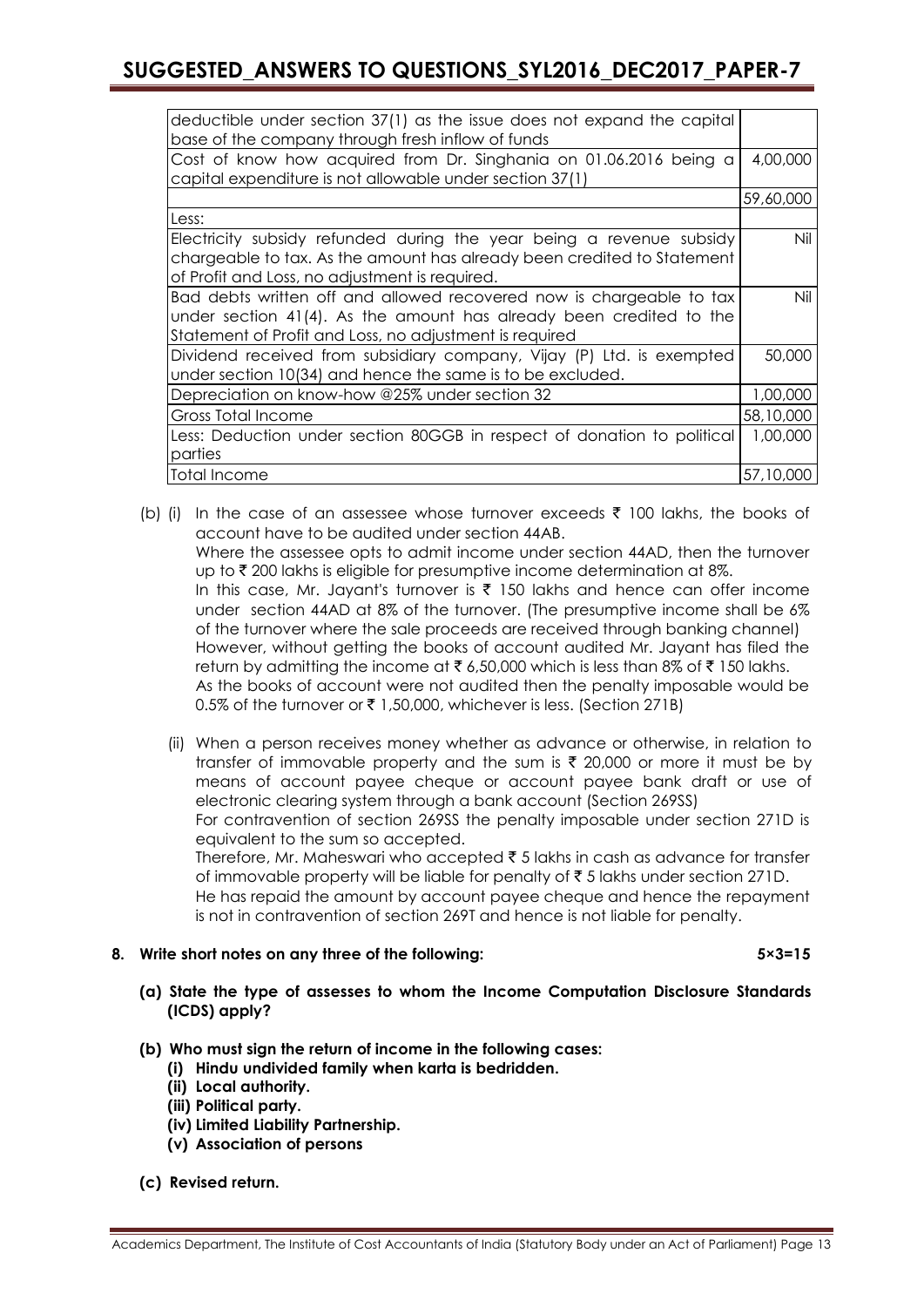## **(d) Advance tax for senior citizens being resident / non-resident.**

## **Answer:**

**8. (a)** Applicability of ICDS

It is applicable to persons having income under the head "profits and gains of business or profession" and / or "Income from other sources".

it is applicable only to those who follow mercantile system of accounting. It does not apply to those who follow cash system of accounting.

It is applicable for limited purpose of adjusting the income chargeable to tax and does not mandate maintenance of books of account as per ICDS,

Wherever there is conflict between the provisions of law and ICDS, the provisions of law would prevail.

Wherever there is conflict between the court decisions and ICDS, the ICDS being latest one would prevail over the court decisions. It is applicable from Assessment Year 2017-18 onwards.

- (b) (i) **Hindu undivided family when Karta is bedridden:** Where the Karta is absent from India or is mentally incapacitated from attending to his affairs, any other adult member of such family must sign the return of income-section 140.
	- (ii) **Local authority:** Return of income is to be signed by the Principal Officer section 140.
	- (iii) **Political Party:** Chief executive officer of such party (whether known as secretary or any other designation) must sign the return of income-section 140.
	- (iv) **Limited Liability Partnership:** Return of income is to be signed by a designated partner or where for any unavoidable reason such designated partner is not able to sign or where there is no designated partner, it can be signed by any partner thereof-section 140.
	- (v) **Association of persons:** Return must be signed by any member of the association or the principal Officer thereof-section 140.
- (c) Revised Return [section 139(5)]

When a person has furnished a return under section 139(1) (i.e. within prescribed time limit) or a belated return under section 139(4) he can file a revised return.

The filing of revised return is to correct any omission or wrong statement therein.

The time limit is any time before expiry of one year from the end of the assessment year or before the completion of assessment, whichever is earlier.

Assessment for this purpose means regular assessment under section 143(3) or best judgment assessment under section 144. In other words the assessee can file a revised return of income after completion of summary assessment under section 143(1) but before completion of regular assessment under section 143(3) or best judgment assessment under section 144.

The assessee can revise his return for more than once within the time prescribed in section 139(5).

(d) Advance tax for senior citizen

Advance tax is payable by an assessee where the total tax liability after deduction of TDS/TCS is more than ₹ 10,000-section 208.

However, individuals, who are resident, are exempted from paying advance tax in the following cases (section 207):

- (i) They do not have income chargeable under the head "profits and gains from business or profession and
- (ii) They have attained the age of 60 years or more at any time during the previous year.
- In the case of non-resident there is no exemption from payment of advance tax.